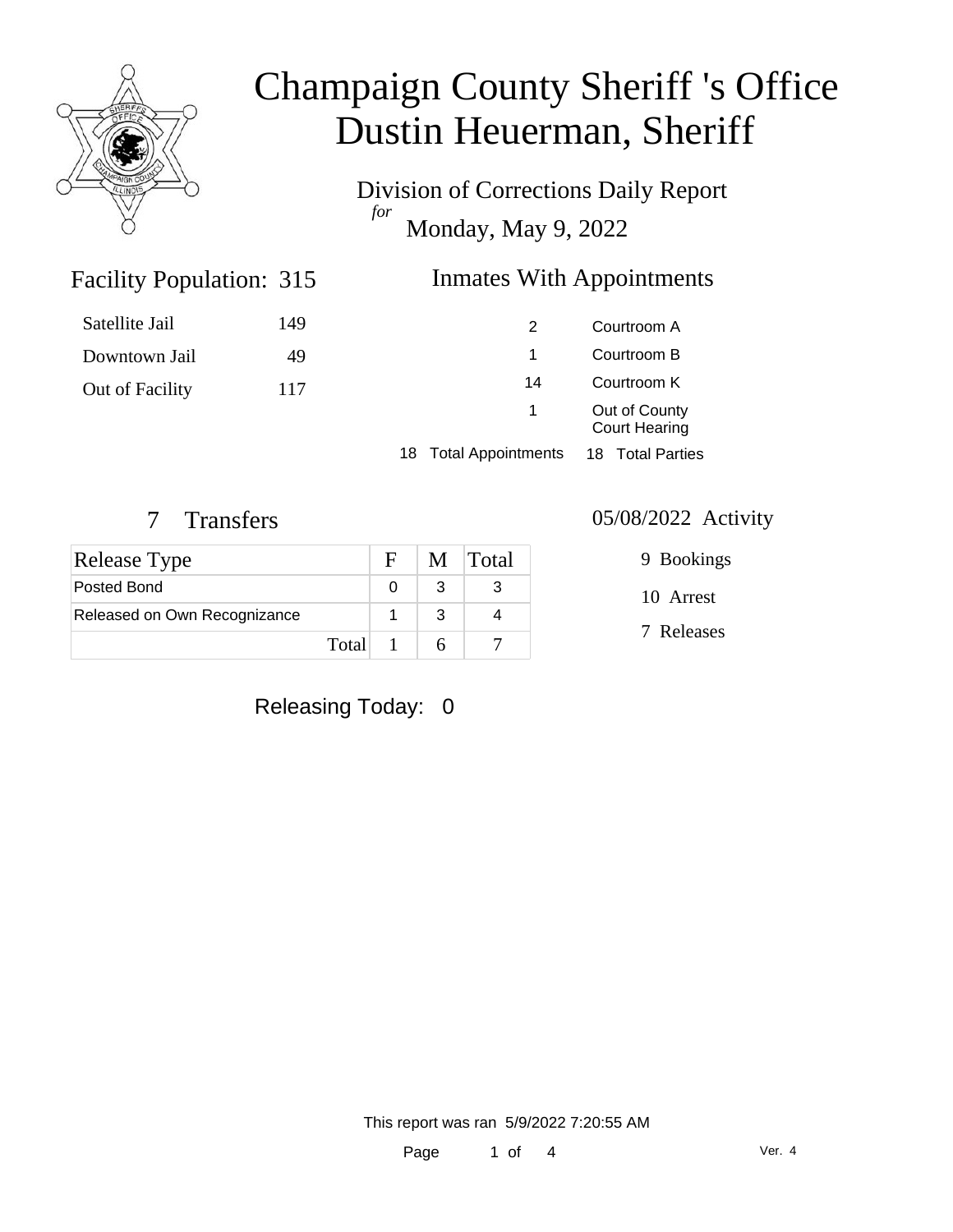

Division of Corrections Daily Report *for* Monday, May 9, 2022

| <b>Custody Status Count</b> |  |
|-----------------------------|--|
|                             |  |

- Civil Sentenced CCCC 1
- Electronic Home Dentention 17
	- Felony Arraignment 10
		- Felony Other 2
	- Felony Pre-Sentence 7
		- Felony Pre-Trial 243
	- Felony Pre-Trial DUI 5
	- Felony Sentenced CCSO 4
	- Felony Sentenced IDOC 6
		- Hold Other 2
	- Misdemeanor Arraignment 4
		- Misdemeanor Pre-Trial 6
			- Petition to Revoke 2
			- Remanded to DHS 5
				- Traffic Pre-Trial 1
					- Total 315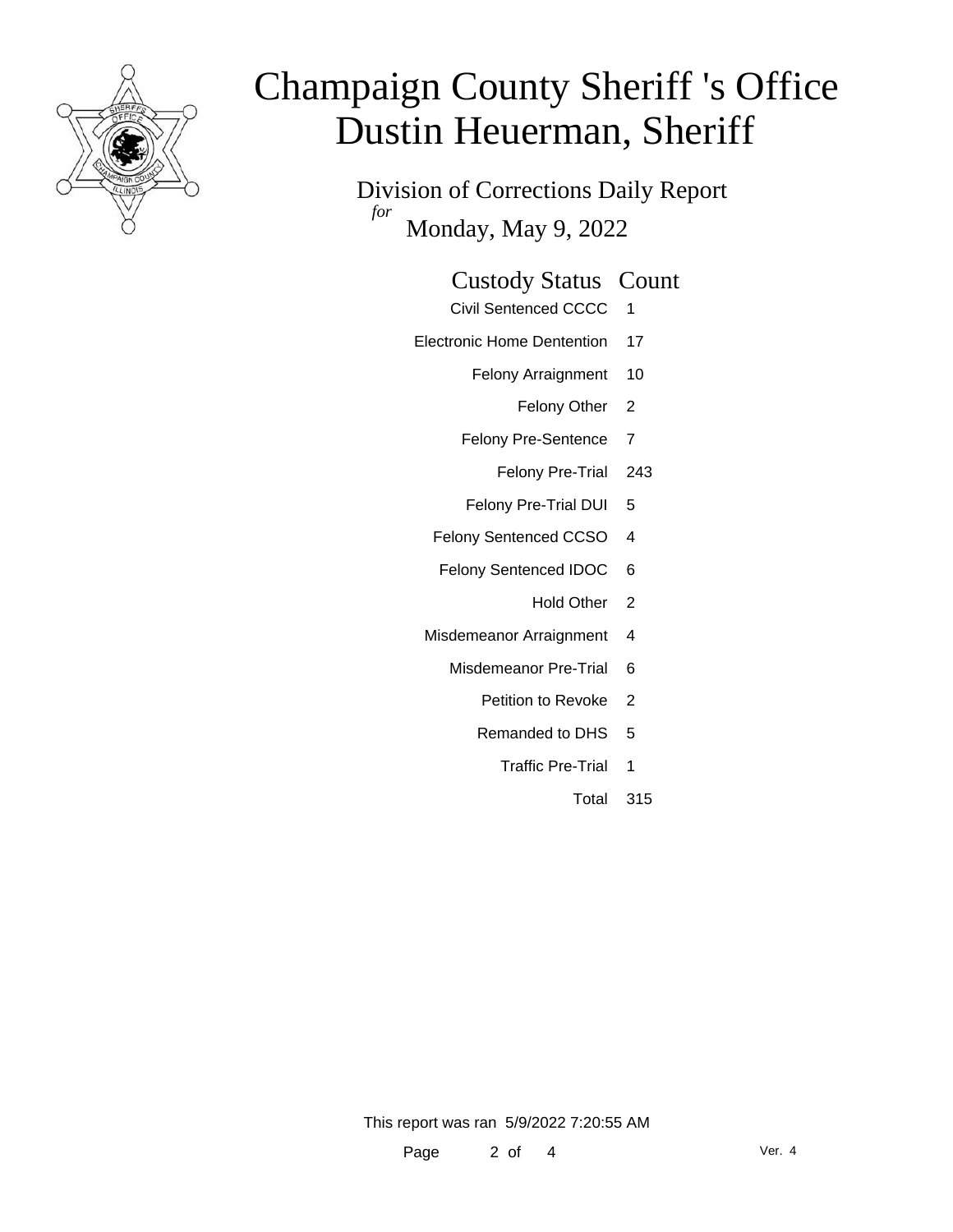

Division of Corrections Daily Report *for* Monday, May 9, 2022

## Inmates With Appointments

| Jailing Party Name                      | Location                       | Number of Records / Node |
|-----------------------------------------|--------------------------------|--------------------------|
| BRYANT, SAMANTHA JEAN                   | Courtroom K                    | 1 / Satellite Jail       |
| CARPENTER-MOORE, JOSEPH CARL,<br>Junior | Courtroom B                    | 1 / Out of Facility      |
| COOK, JAMAL EDWIN ANTONIO               | Courtroom K                    | 1 / Satellite Jail       |
| FLASCH, KEVIN MICHAEL                   | Courtroom K                    | 1 / Satellite Jail       |
| LEWIS, LATASHA ANNLEE                   | Courtroom K                    | 1 / Satellite Jail       |
| MILLER, ANTHONY                         | Courtroom K                    | 1 / Satellite Jail       |
| <b>MOORE, CHARLES JR</b>                | Courtroom K                    | 1 / Satellite Jail       |
| PHILLIPS, ISAAC TERRELL                 | Out of County Court<br>Hearing | 1 / Satellite Jail       |
| POWELL, CRYSTAL DIANE                   | Courtroom K                    | 1 / Satellite Jail       |
| ROBINSON, MIKALONTE TROY                | Courtroom K                    | 1 / Satellite Jail       |
| SCHNELLBECHER, KENNETH CHASE            | Courtroom K                    | 1 / Satellite Jail       |
| SOSBE, GAVIN CHARLES                    | Courtroom K                    | 1 / Satellite Jail       |
| SPEARMENT, KENTRELL                     | Courtroom A                    | 1 / Out of Facility      |
| <b>SWAIM, BRANDON JAMES</b>             | Courtroom K                    | 1 / Satellite Jail       |
| TAYLOR-GWIN, JASMINE YVETT              | Courtroom K                    | 1 / Satellite Jail       |
| TRAVIS, JORDAN TESHAUN                  | Courtroom A                    | 1 / Out of Facility      |
| <b>VOGEL, ALLEN RENO</b>                | Courtroom K                    | 1 / Satellite Jail       |
| <b>WASHINGTON, AHJINAE TAKEYIA</b>      | Courtroom K                    | 1 / Satellite Jail       |

## **Transfers**

| <b>BANNON, SOPHIE CHARIS</b> | Released on Own Recognizance | Satellite Jail |
|------------------------------|------------------------------|----------------|
| CARTER, EARL WYAKIEME        | Posted Bond                  | Satellite Jail |
| DAVIS, MAURICE D             | Released on Own Recognizance | Satellite Jail |
| JACKSON, DURELL SHAMONE      | Released on Own Recognizance | Satellite Jail |
| LANGLEY, LANCE OZELL         | Released on Own Recognizance | Satellite Jail |